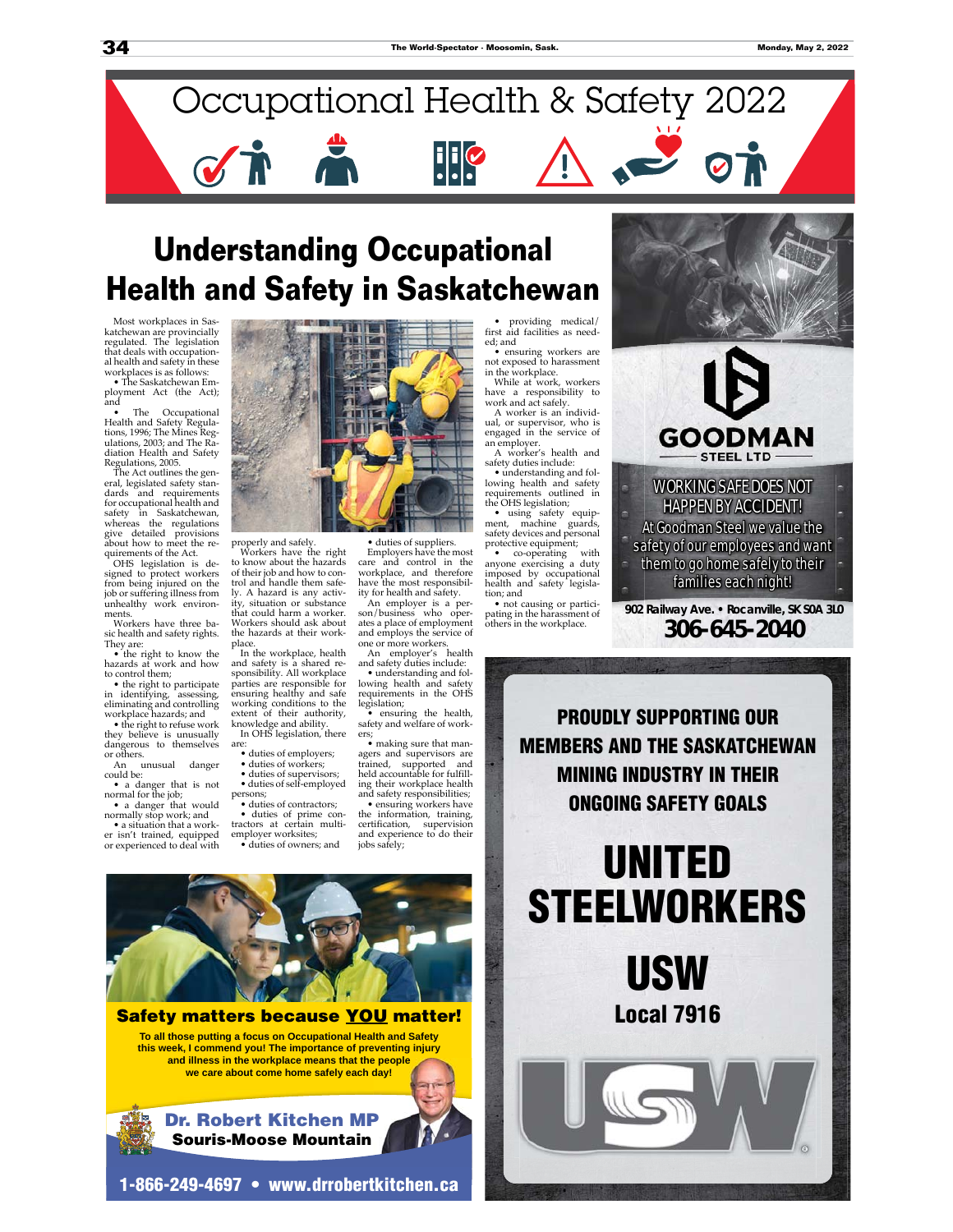

## **How did Occupational Safety and Health Week start?**

NAOSH Week was first launched in June 1997, marked by an agreement between Canada, the United States and Mexico. CSSE's Canadian Occupational Health and Safety Week (COHS) had been observed from 1986-1996.

Four 1200-1200.<br>The North American Free Trade Agreement (NAFTA) talks between the governments of Mexico,<br>United States, and Canada, workplace safety within the<br>boundaries of all three nations was discussed by govboundary of an uncertainty exercised experiment labour department representatives. Canada's representative suggested to his Mexican and American counterparts that their countries may wish to become involved in a similar en

myovec in a similar enterator to COTD veces.<br>Subsequently, CSSE was approached for permission<br>and support to expand the COHS Week format and ex-<br>perience to Mexico and the United States. After many meetings between Labour Canada and the CSSE COHS Committee in 1995, the proposal to expand the COHS<br>format into the North American arena was formalized with the CSSE Board of Directors at their spring 1996

CSSE was the officially recognized safety organization<br>responsible for NAOSH Week.

In September 1996, the agreement was taken to the NAFTA meeting and all parties agreed to the proposal. NAOSH Week was established.

The goal during Safety and Health Week is to focus<br>employers, employees, partners and the public on



Semana sobre Seguridad e Higiene en el Trabajo en América del Norte the importance of preventing injury and illness in the workplace, at home, and in the community.

35



Safety in the workplace, at home and within the general public. During the Covid-19 pandemic we have taken every precaution to maintain a safe working distance from each other, disinfect our separate work areas and implement multiple protocols to address the widespread health concerns. As a dedicated essential service, we are pleased to be able to work and in doing so will not jeopardize the wellness of our neighbours. STAY STRONG; MIND, BODY AND SPIRIT

SPY HILL, SK · 306-534-2095 <u>V.CDUNCANCONSTRUCTION.CO</u>



invest in tomorrow work safe today!

> Safety is everyone's responsibility